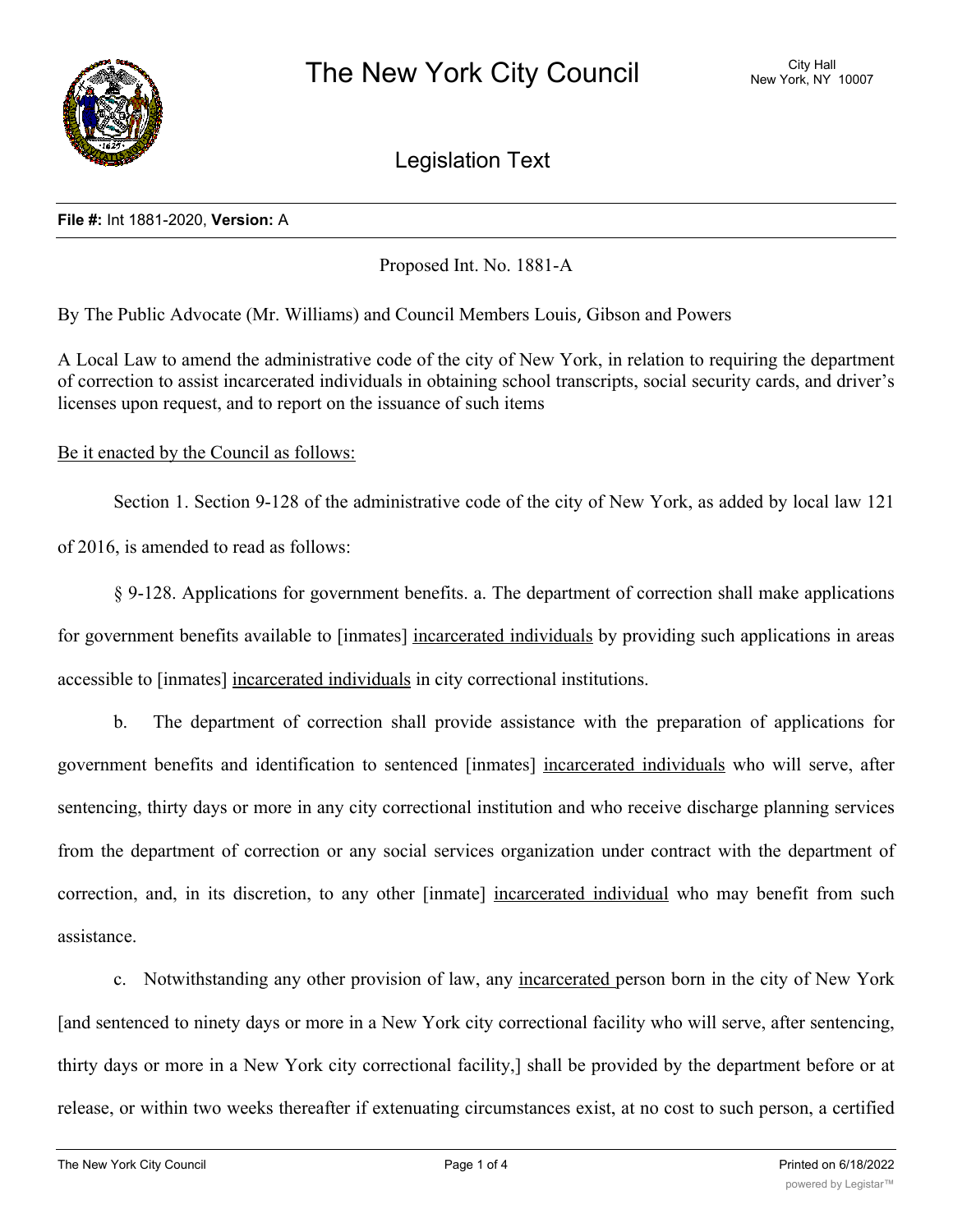## **File #:** Int 1881-2020, **Version:** A

copy of his or her birth certificate to be used for any lawful purpose; provided that such person has requested a copy of [his or her] their birth certificate from the department at least two weeks prior to release. Upon such request, the department shall request such certificate from the department of health and mental hygiene in a form and manner approved by the commissioner of the department of health and mental hygiene. The department shall inform such person of his or her ability to receive such certificate pursuant to the provisions of this subdivision within three days of his or her admission to a sentencing facility. No person shall receive more than one birth certificate without charge pursuant to this subdivision.

e. The department shall assist all incarcerated individuals in acquiring high school, elementary school, middle school, college, other school transcripts, social security cards, and driver's licenses if available to obtain through online or mail application upon request, and shall ensure that incarcerated individuals can obtain such items at no cost.

§ 2. Section 9-129 of the administrative code of the city of New York, as added by local law 121 of 2016, is amended to read as follows:

§ 9-129. Reporting. The commissioner of correction shall submit a report to the mayor, the public advocate, [and] the council, and publicly on its website by October first of each year regarding implementation of sections 9-127 and 9-128 of this title and other discharge planning efforts, and, beginning October first, two thousand eight and annually thereafter, regarding recidivism among [inmates] incarcerated individuals receiving discharge planning services from the department of correction or any social services organization under contract with the department of correction. Such report shall include the following:

1. The number of birth certificates requested by incarcerated individuals, disaggregated by whether such birth certificates were received;

2. The number of school transcripts requested, disaggregated by whether the transcripts were for high school, elementary school, middle school, college, or another school and by whether or not such transcripts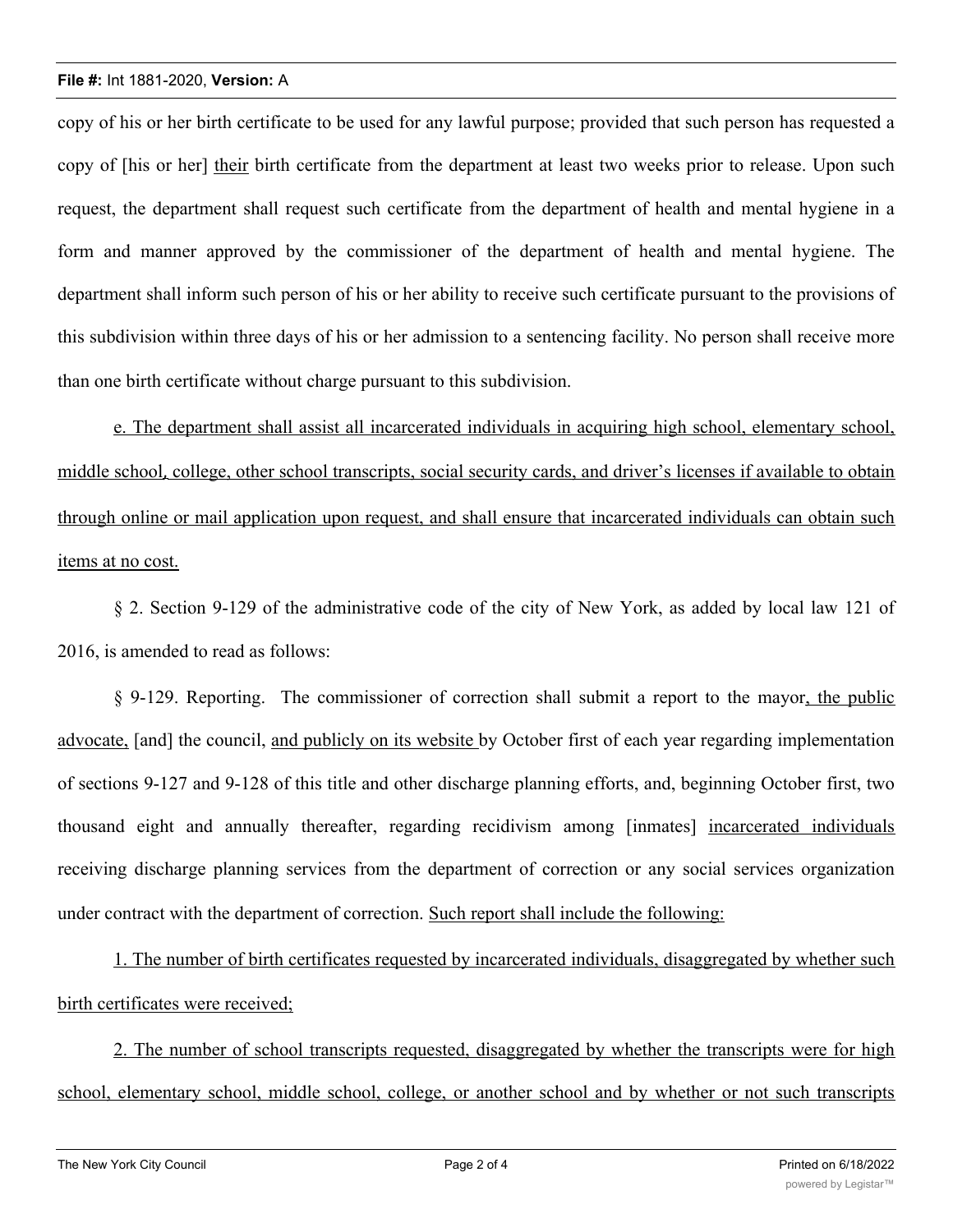## **File #:** Int 1881-2020, **Version:** A

were received.

3. The number of driver's licenses requested, disaggregated by whether or not they were received; and

4. The number of social security cards requested, disaggregated by whether or not they were received.

§ 3. Section 9-139 of the administrative code of the city of New York, as added by local law 91 of 2015, is amended to read as follows:

a. The department shall inform every [inmate] incarcerated individual upon admission to the custody of the department, in writing, using plain and simple language, of their rights under department policy, which shall be consistent with federal, state, and local laws, and board of correction minimum standards, on the following topics: non-discriminatory treatment, personal hygiene, recreation, religion, attorney visits, access to legal reference materials, visitation, telephone calls and other correspondence, media access, due process in any disciplinary proceedings, health services, safety from violence, and the grievance system.

b. The department shall inform every [inmate] incarcerated individual upon admission to the custody of the department, in writing, using plain and simple language, of their responsibilities under the department's rules governing [inmate] conduct.

c. The department shall inform every [inmate] incarcerated individual upon admission to the custody of the department, in writing, using plain and simple language, of available services relating to education, vocational development, drug and alcohol treatment and counseling, and mental health treatment and counseling services.

d. The department shall publish on its website any documents created pursuant to this section. Such documents shall be available in English and Spanish.

e. Within 24 hours of admission to the custody of the department, the department shall provide to each [inmate] incarcerated individual an oral summary of the rights and responsibilities enumerated in subdivisions a, b, and c of this section in the [inmate's] incarcerated individual's preferred language, if the